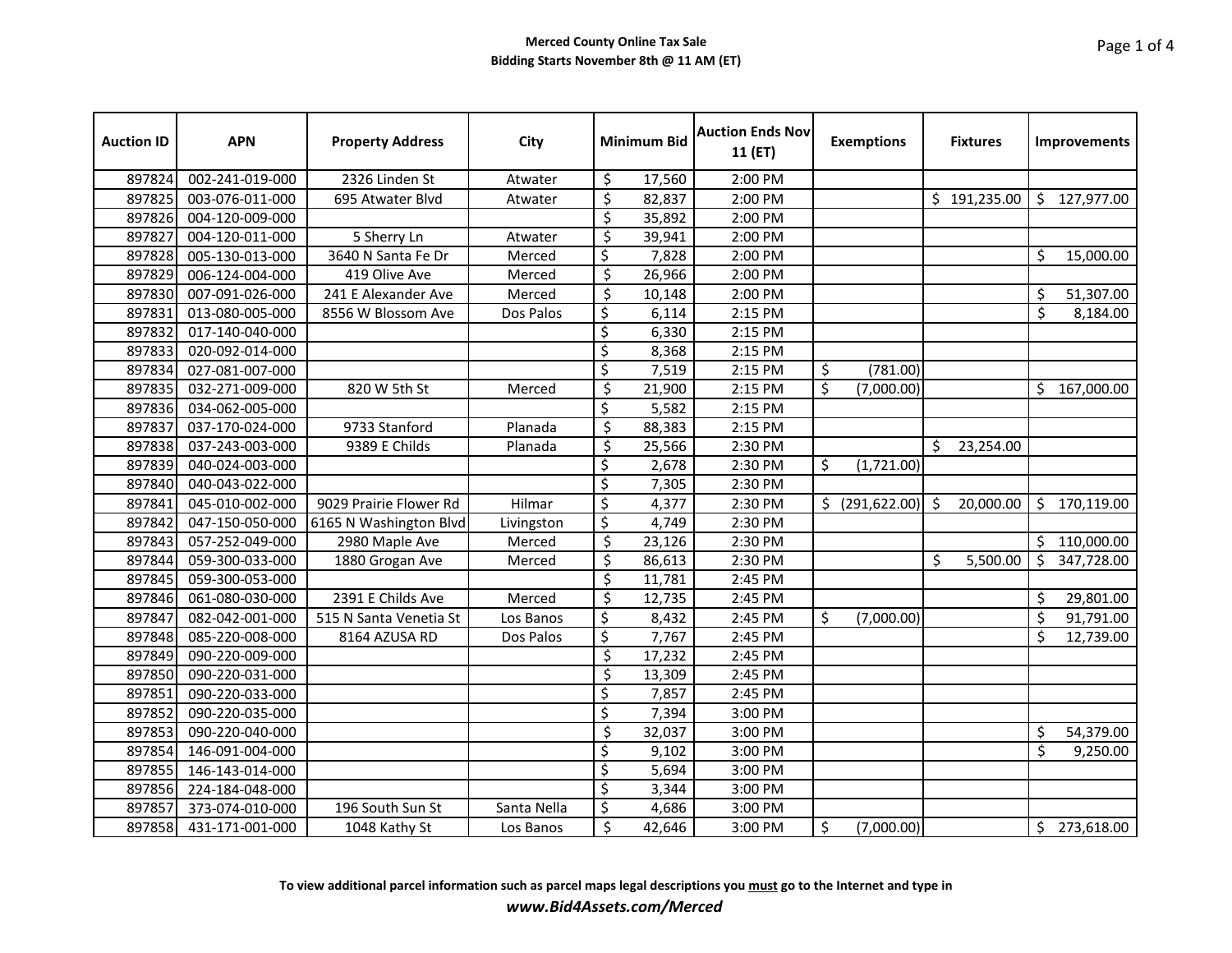| <b>Auction ID</b> | APN | <b>Property Address</b> | City | <b>Minimum Bid</b> | <b>Auction Ends Novi</b><br>11 (ET | <b>Exemptions</b> | <b>Fixtures</b> | Improvements |
|-------------------|-----|-------------------------|------|--------------------|------------------------------------|-------------------|-----------------|--------------|
|                   |     |                         |      |                    |                                    |                   |                 |              |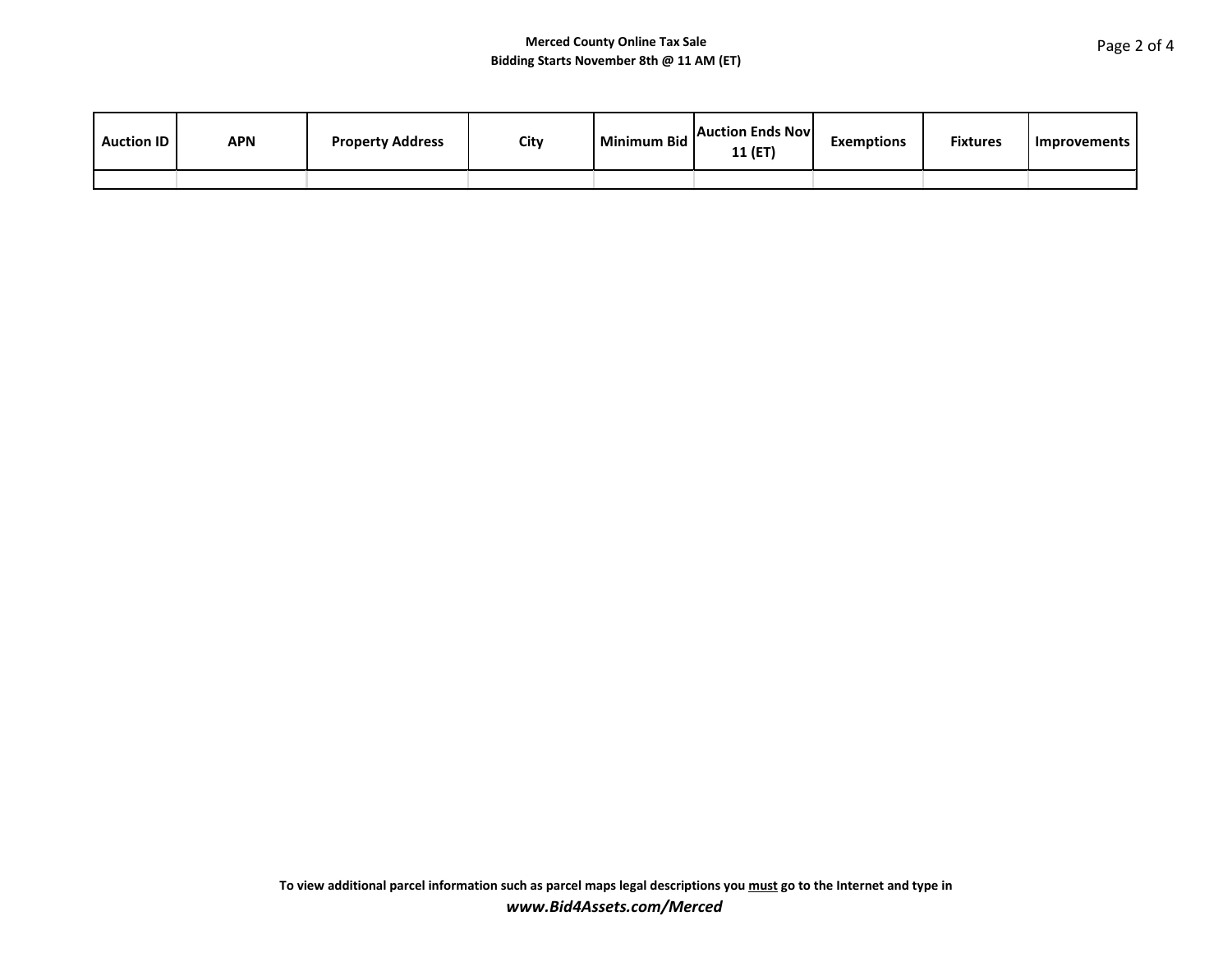| <b>Auction ID</b> | <b>APN</b>      | <b>Land Value</b>                     | Personal<br><b>Property Value</b>    | <b>Total Assessed</b><br><b>Values</b> |  |
|-------------------|-----------------|---------------------------------------|--------------------------------------|----------------------------------------|--|
| 897824            | 002-241-019-000 | \$<br>21,519.00                       |                                      | \$<br>21,519.00                        |  |
| 897825            | 003-076-011-000 | $\overline{\xi}$<br>85,313.00         | $\overline{\mathsf{S}}$<br>11,725.00 | \$<br>416,250.00                       |  |
| 897826            | 004-120-009-000 | $\overline{\mathcal{S}}$<br>60,000.00 |                                      | \$<br>60,000.00                        |  |
| 897827            | 004-120-011-000 | \$<br>200,000.00                      |                                      | \$<br>200,000.00                       |  |
| 897828            | 005-130-013-000 | \$<br>50,000.00                       | \$<br>17,843.00                      | \$<br>82,843.00                        |  |
| 897829            | 006-124-004-000 | \$<br>12,897.00                       |                                      | \$<br>12,897.00                        |  |
| 897830            | 007-091-026-000 | $\overline{\xi}$<br>12,383.00         |                                      | \$<br>63,690.00                        |  |
| 897831            | 013-080-005-000 | \$<br>14,141.00                       |                                      | \$<br>22,325.00                        |  |
| 897832            | 017-140-040-000 | $\overline{\xi}$<br>3,890.00          |                                      | \$<br>3,890.00                         |  |
| 897833            | 020-092-014-000 | $\overline{\xi}$<br>2,669.00          |                                      | \$<br>2,669.00                         |  |
| 897834            | 027-081-007-000 | \$<br>781.00                          |                                      | \$                                     |  |
| 897835            | 032-271-009-000 | \$<br>55,000.00                       |                                      | $\overline{\xi}$<br>215,000.00         |  |
| 897836            | 034-062-005-000 | \$<br>3,944.00                        |                                      | \$<br>3,944.00                         |  |
| 897837            | 037-170-024-000 | $\overline{\mathcal{S}}$<br>4,601.00  |                                      | \$<br>4,601.00                         |  |
| 897838            | 037-243-003-000 | $\overline{\xi}$<br>56,225.00         | $\mathsf{\hat{S}}$<br>85.00          | \$<br>79,564.00                        |  |
| 897839            | 040-024-003-000 | \$<br>1,721.00                        |                                      | \$                                     |  |
| 897840            | 040-043-022-000 | \$<br>35,051.00                       |                                      | \$<br>35,051.00                        |  |
| 897841            | 045-010-002-000 | \$<br>84,446.00                       | \$<br>29,724.00                      | \$<br>12,667.00                        |  |
| 897842            | 047-150-050-000 | \$<br>30,000.00                       |                                      | \$<br>30,000.00                        |  |
| 897843            | 057-252-049-000 | $\overline{\xi}$<br>55,000.00         |                                      | \$<br>165,000.00                       |  |
| 897844            | 059-300-033-000 | \$<br>237,338.00                      | \$<br>66,000.00                      | \$<br>656,566.00                       |  |
| 897845            | 059-300-053-000 | \$<br>66,210.00                       |                                      | \$<br>66,210.00                        |  |
| 897846            | 061-080-030-000 | \$<br>49,674.00                       |                                      | $\overline{\xi}$<br>79,475.00          |  |
| 897847            | 082-042-001-000 | \$<br>37,142.00                       |                                      | \$<br>121,933.00                       |  |
| 897848            | 085-220-008-000 | $\overline{\xi}$<br>25,483.00         |                                      | \$<br>38,222.00                        |  |
| 897849            | 090-220-009-000 | \$<br>112,355.00                      |                                      | \$<br>112,355.00                       |  |
| 897850            | 090-220-031-000 | \$<br>83,299.00                       |                                      | \$<br>83,299.00                        |  |
| 897851            | 090-220-033-000 | \$<br>42,930.00                       |                                      | \$<br>42,930.00                        |  |
| 897852            | 090-220-035-000 | \$<br>39,496.00                       |                                      | \$<br>39,496.00                        |  |
| 897853            | 090-220-040-000 | \$<br>87,591.00                       | $\overline{\mathsf{S}}$<br>47,256.00 | \$<br>189,226.00                       |  |
| 897854            | 146-091-004-000 | $\overline{\xi}$<br>1,304.00          |                                      | \$<br>10,554.00                        |  |
| 897855            | 146-143-014-000 | \$<br>29,191.00                       |                                      | \$<br>29,191.00                        |  |
| 897856            | 224-184-048-000 | \$<br>5,418.00                        |                                      | \$<br>5,418.00                         |  |
| 897857            | 373-074-010-000 | \$<br>15,147.00                       |                                      | \$<br>15,147.00                        |  |
| 897858            | 431-171-001-000 | \$<br>42,154.00                       |                                      | $\overline{5}$ 308,772.00              |  |

**To view additional parcel information such as parcel maps legal descriptions you must go to the Internet and type in** *www.Bid4Assets.com/Merced*